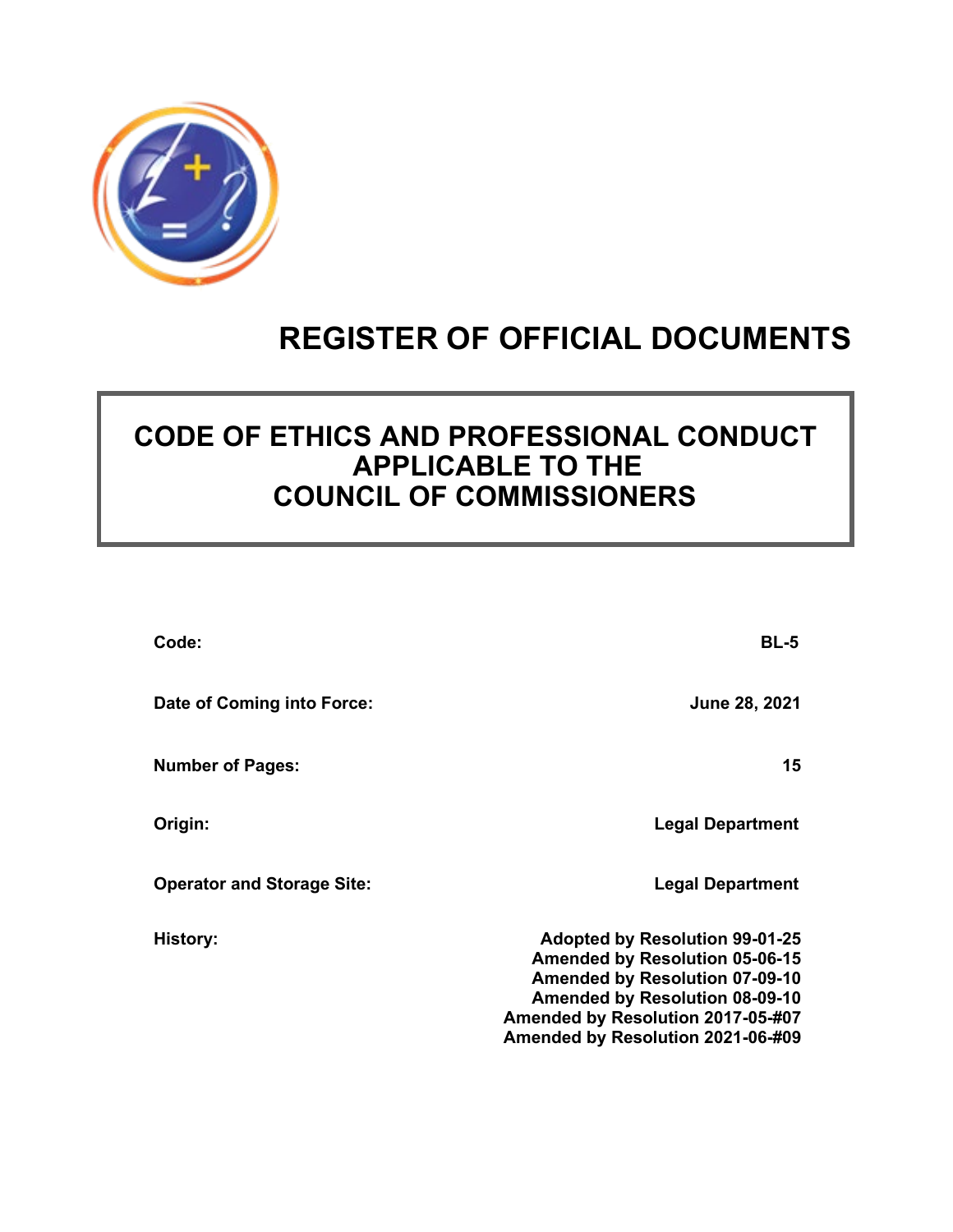

#### **Table of Contents**

|                                                                   | 3   |
|-------------------------------------------------------------------|-----|
|                                                                   | 3   |
|                                                                   |     |
| Section I - Duties and Obligations of the Commissioners           | 4   |
|                                                                   | 4   |
|                                                                   | 5   |
|                                                                   |     |
|                                                                   |     |
|                                                                   |     |
|                                                                   |     |
|                                                                   |     |
| Section II - Enforcement Mechanism and Sanctions                  | 9   |
|                                                                   |     |
|                                                                   |     |
|                                                                   |     |
|                                                                   | 11  |
| <b>Section III - Final Provisions</b>                             | 12  |
|                                                                   | -12 |
|                                                                   | 12  |
| <b>Addendum A - Interest Disclosure Forms</b>                     | 13  |
| <b>Addendum B - Solemn Affirmation to Respect Confidentiality</b> | 15  |

*The addenda are for reference and administrative purposes; they are subject to updates and modifications without consultation.*

*In this document, the use of gender-neutral plural or collective form has been used whenever possible in the context.*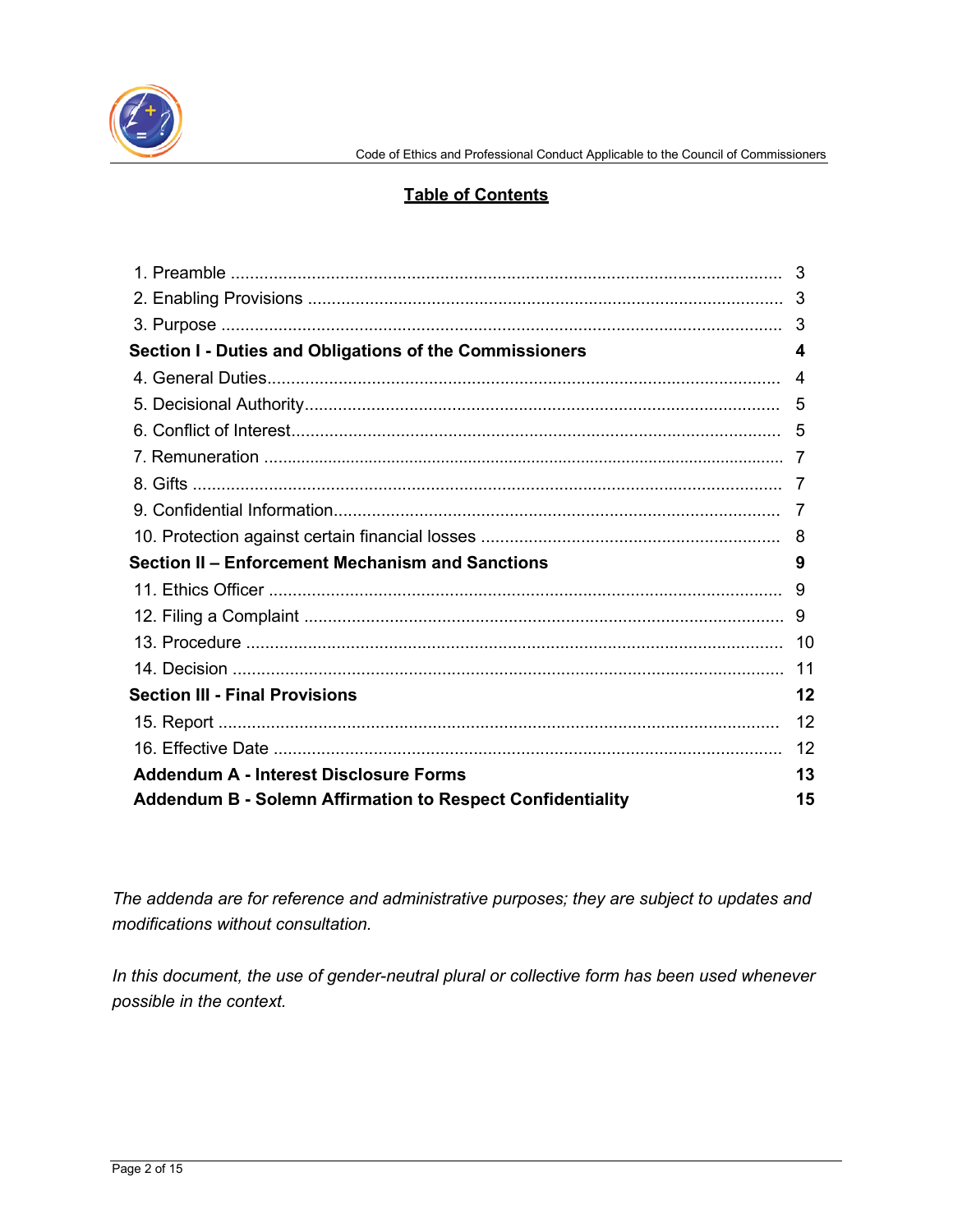

## **1. Preamble**

The primary role of Commissioners is to ensure that a quality public education program is available taking into consideration the best interests of the School Board as a whole and its students and the local constituency they represent.

The Council of Commissioners acts in accordance with the relevant Quebec statutes and regulations to implement provincial education standards and policies required by the Ministère de l'Éducation du Québec .

To fulfill its mandate, the Council of Commissioners must work together and with all its stakeholders in a learning and working environment characterized by common purpose, mutual respect and integrity.

## **2. Enabling Provisions**

Education Act, R.S.Q., c. I-13.3, sections 175.1 to 177.2

#### **3. Purpose**

In accordance with section 175.1 of the Education Act, the purpose of this By-Law is to set out the duties and obligations of the Commissioners, and to prescribe fundamental standards regarding the ethical behaviour of the Commissioners. In particular, the purpose of this By-Law is to:

- Ensure the integrity, objectivity and impartiality of the Council of Commissioners;
- Establish standards of professional conduct for its Commissioners;
- Ensure transparency in the conduct of their business;
- Prevent potential or real conflicts of interest;
- Ensure respectful and collegial interactions of Commissioners amongst themselves and with others.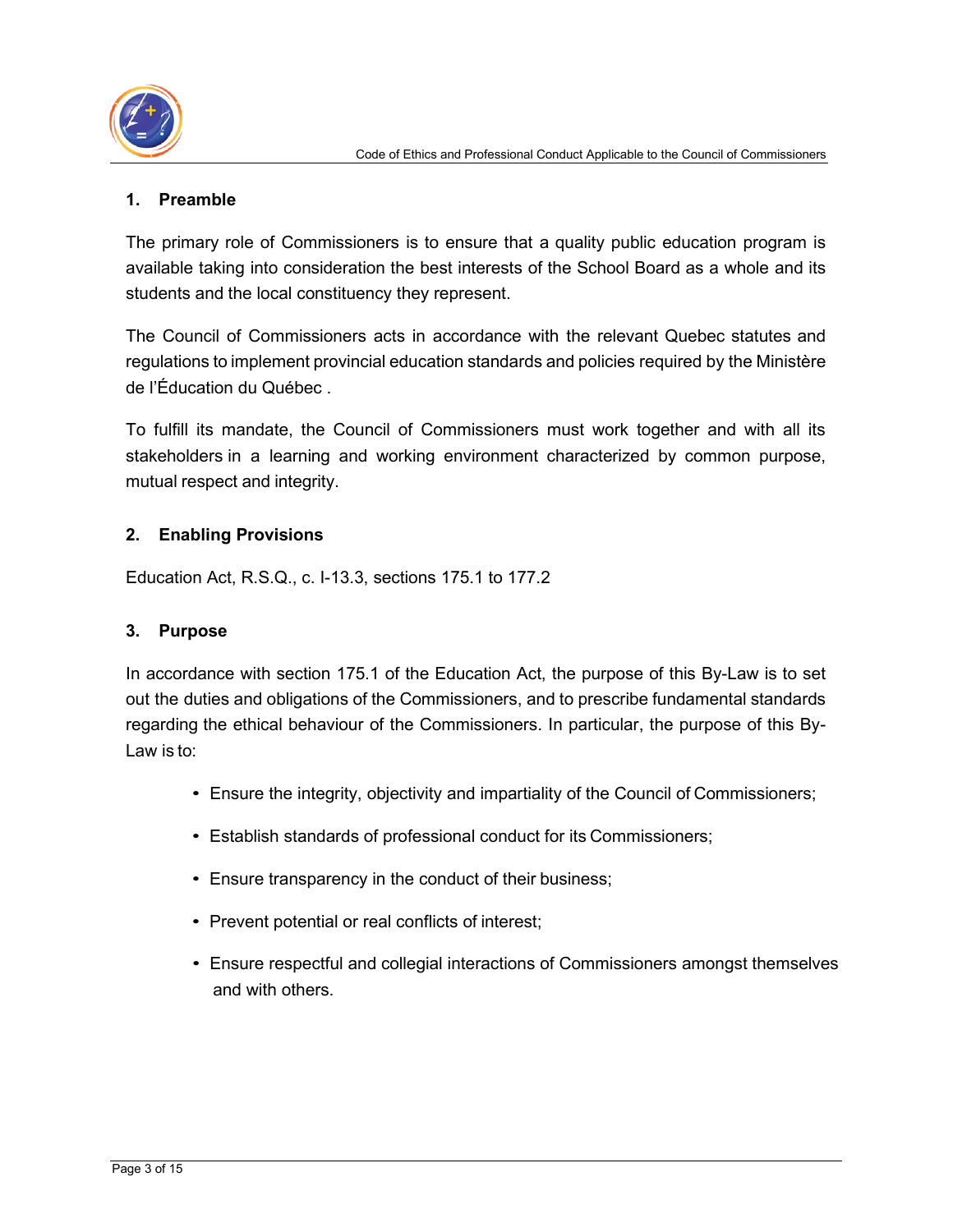

Wherever used herein, the term *Commissioner* refers to a person who is a member of the Council of Commissioners as per section [1](#page-3-0)43 of the Education Act<sup>1</sup>, including the Chair, the parent Commissioners and the co-opted Commissioners.

This By-Law is applicable to all Commissioners of the Lester B. Pearson School Board.

## **SECTION I - Duties and Obligations of the Commissioners**

#### **4. General duties**

- 4.1. Commissioners must comply with the duties and obligations prescribed by the School Board's By-Laws and Policies, and by the duties and obligations prescribed by the Education Act and any other applicable legislation.
- 4.2. Commissioners must act within the scope of the functions and powers conferred by the Education Act.
- 4.3. Commissioners must fulfill the office with independence, integrity and good faith in the best interests of the School Board and the population served by the School Board.
- 4.4. Commissioners must exercise the care, prudence and diligence that a reasonable person would exercise in similar circumstances.
- 4.5. Commissioners must at all times act and communicate in a manner that is dignified and compatible with their office in order to protect and promote the reputation and credibility of the School Board.
- 4.6. Commissioners must treat other Commissioners as well as the employees of the School Board, parent representatives, volunteers, the school community, the public and other bodies in a professional and respectful manner.
- 4.7. Commissioners may not interfere with, attempt to influence the work of, or give instructions to employees of the School Board for any cause or reason, with the exception of the Director General, without limiting the collaboration that is necessary within the scope and mandate of all committees, subcommittees and other working groups.

<span id="page-3-0"></span><sup>&</sup>lt;sup>1</sup> Applicable version in effect on February 7, 2020.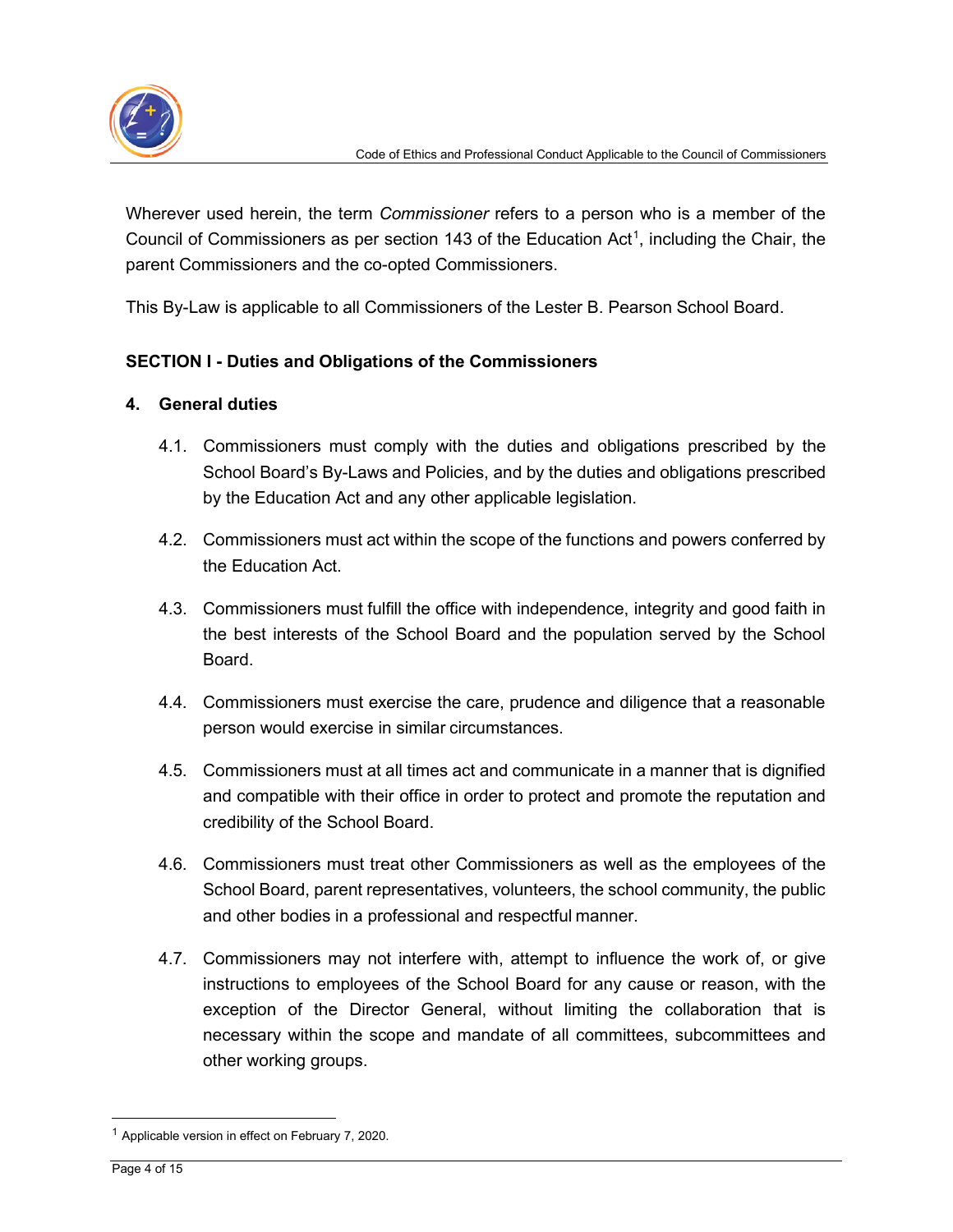

4.8. Commissioners must disclose to the Council of Commissioners any illegal or irregular situations affecting the School Board that they are aware of and must do so with due discretion and impartiality; however, in cases regarding a violation of the present Code of Ethics, a Commissioner may submit a complaint to the Ethics Officer as per section 12.

## **5. Decisional Authority**

- 5.1. Commissioners must abide by the majority decision of the Council of Commissioners and recognize that decisional authority rests with the Council of Commissioners in a legal session.
- 5.2. Commissioners do not have powers or authority in their own right regarding the School Board's activities. Their powers and authority are exercised through the duly convened structures of the School Board and with due regard for everyone's role and responsibilities.
- 5.3. Commissioners must respect the principle of democracy, in a spirit of cooperation, and must not present themselves as having sole authority over the actions of the School Board.
- 5.4. Commissioners must base their decisions on the available information and their independent judgment. They shall not allow their decisions to be dictated by any other individual or special interest group.

## **6. Conflict of Interest**

6.1. Commissioners must submit to the Secretary General a written statement, on the form provided by the School Board (refer to Addendum A-1 and A-2), of any situation or relationship which might create a potential or apparent conflict of interest.

In particular, Commissioners shall disclose:

- 6.1.1 Any personal or monetary interest which, in the eyes of a reasonably informed observer, would likely influence or impact the person's function and affect the impartiality of their opinions or decisions;
- 6.1.2. Any situation that places or could place, directly or indirectly, their personal interests or those of their close relations in conflict with those of the School Board;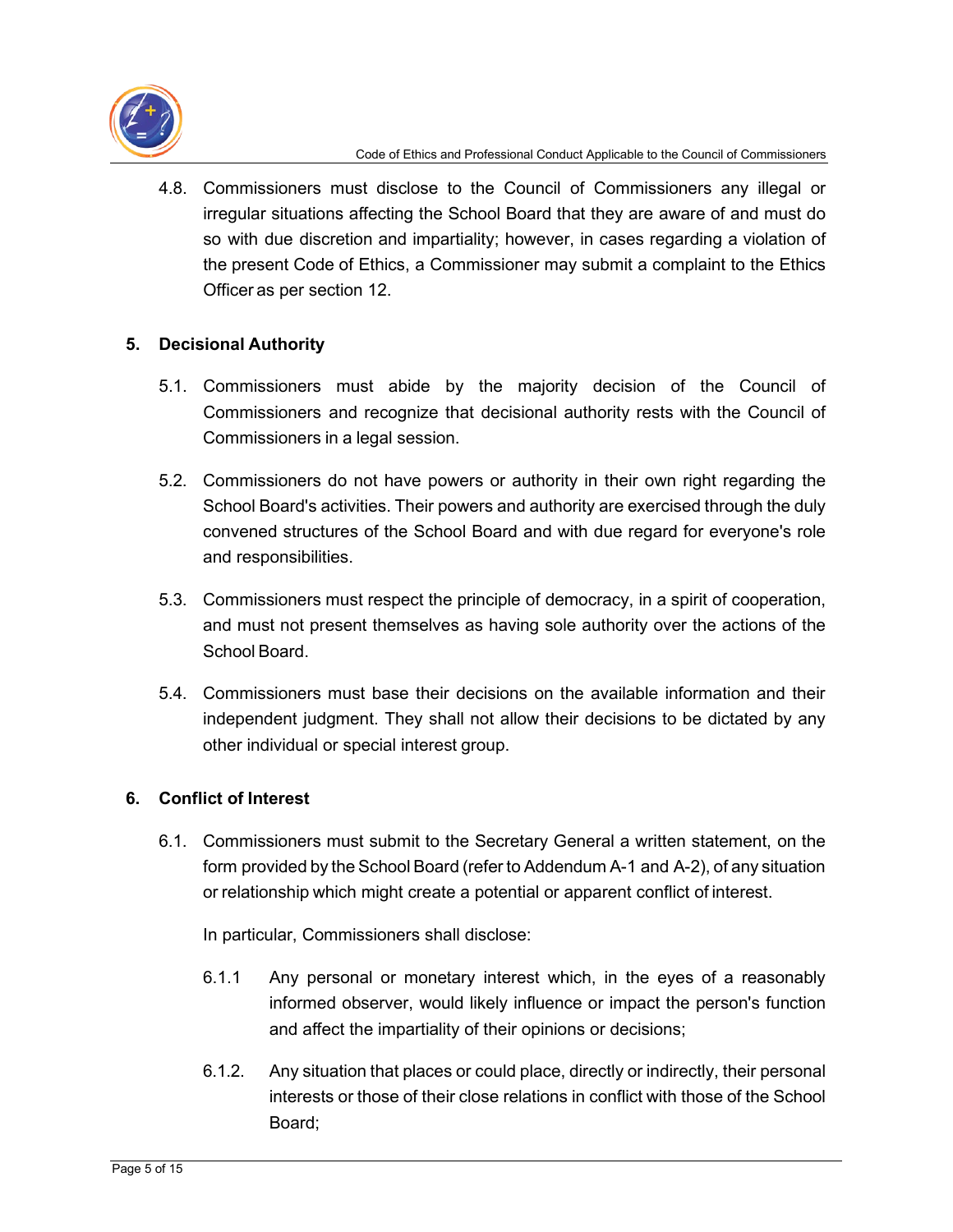

- 6.1.3. Any direct or indirect interest in legal persons, partnerships and enterprises liable to have contracts with the School Board.
- 6.2. The Commissioner shall submit the statement of interest upon entry into office, and as soon as any change occurs.
- 6.3. When in a situation of conflict of interest with regard to a subject treated by the Council of Commissioners or its committees, the Commissioner must disclose such conflict and withdraw from the deliberations and the vote on the subject.
- 6.4. Commissioners must refrain from placing themselves in a situation entailing a conflict between the interest of the School Board or the population it serves, or the public interest, and their personal interest or that of a person related to the Commissioner, such as the Commissioner's child, spouse or relative, a person living under the same roof, a legal person or partner that the Commissioner manages or controls. In particular, the Commissioner:
	- 6.4.1. Must refuse, and disclose to the Council of Commissioners any offer of services or goods made to them by a person in order to obtain a contract or any other benefit from the School Board;
	- 6.4.2. Must not directly or indirectly offer, solicit or accept a favour or an undue advantage for themselves or another person;
	- 6.4.3. Must not act, attempt to act, or refrain from acting, so as to further their private interests or those of persons with whom the Commissioner is connected, or to improperly further another person's private interests;
	- 6.4.4. Must not use their position to influence or attempt to influence another person's decision so as to further their private interests or those of a person with whom the Commissioner is connected, or to improperly further another person's private interests.
- 6.5. Except for goods and services provided by the School Board, a Commissioner may not, directly or through a legal person or enterprise that the Commissioner controls, enter into a contract with the School Board, except with authorization from the Council of Commissioners warranted, in particular, by a special competence necessary to the School Board.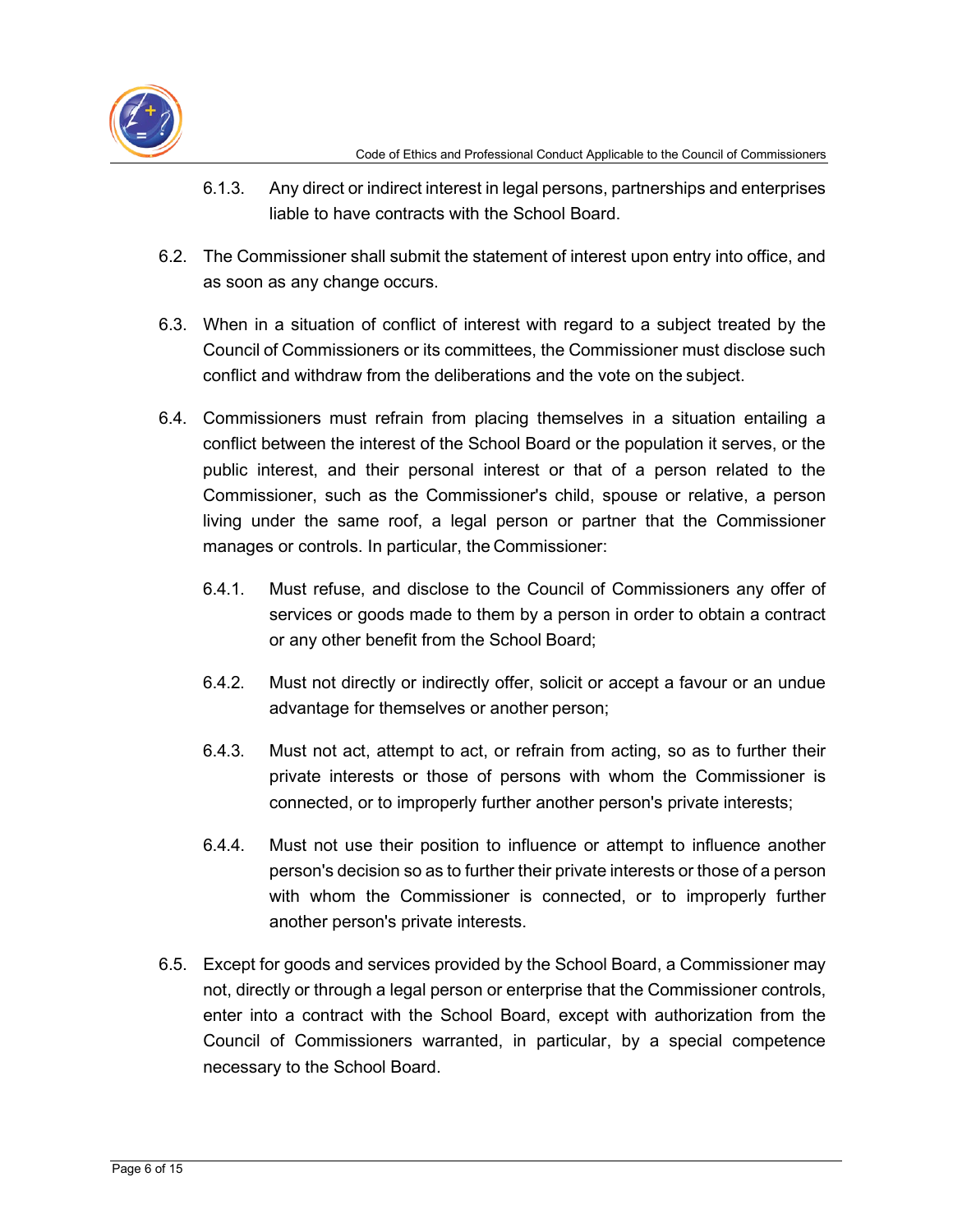

6.6. A Commissioner must refrain from associating the School Board, however remotely, with:

(1) a personal endeavour, and in particular an endeavour involving political activities;

(2) a public position that reflects their personal positions, in particular on a website, blog or social network.

## **7. Remuneration**

The Council of Commissioners determines, by resolution, the distribution of the remuneration paid to its members for the services they render, in accordance with the maximum annual amount determined by Government regulation. Commissioners are not entitled to any other payment from the School Board other than an expense reimbursement in compliance with the *Commissioners' Local Travel, Conference, and Other Expenses* policy.

## **8. Gifts**

8.1. Commissioners shall not accept a gift from any person or entity that has dealings with the School Board if a reasonable person might conclude that the gift could influence the Commissioners when performing their duties to the School Board.

## **9. Confidential Information**

- 9.1. As part of their duties for the School Board, Commissioners have access to strictly confidential information and privileged information about the School Board operations as well as personal information about others (hereinafter the Confidential Information).
- 9.2. Without limiting the generality of the foregoing, the following must be considered as Confidential Information:
	- Any personal information collected or kept by the School Board regarding its employees, including disciplinary measures;
	- Any personal information collected or kept by the School Board regarding its students;
	- The content and nature of a complaint under this Code of Ethics, and any information regarding the investigation;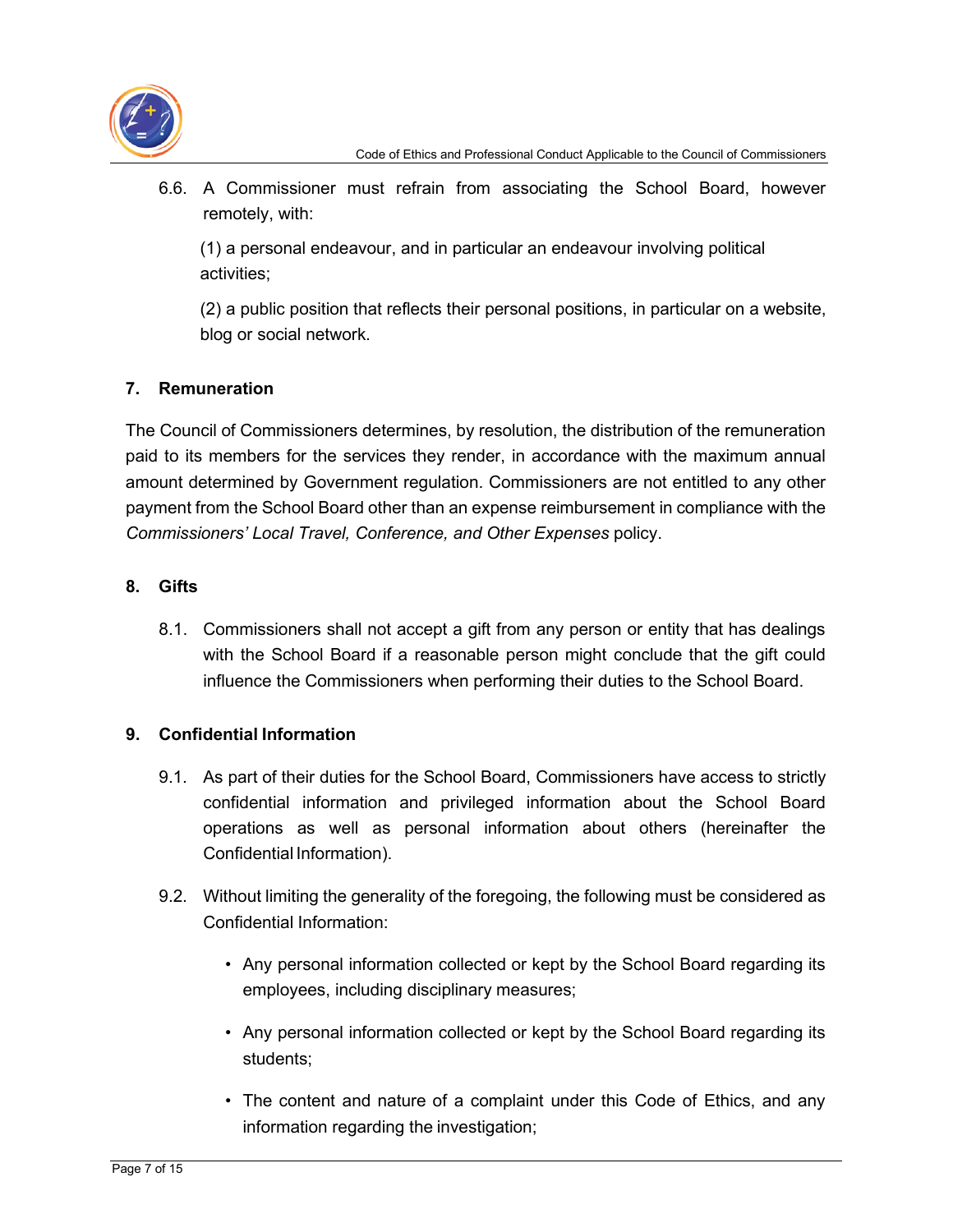

- Discussions on negotiations in progress;
- Negotiations and information relative to suppliers during the tendering process;
- Documents stamped or identified as "confidential";
- Information disclosed during "in camera" meetings of the Council of Commissioners, the Executive Committee, a Standing Committee, and respective Subcommittees.
- 9.3. Commissioners shall demonstrate absolute discretion regarding any Confidential Information, both during and after their term of office.
- 9.4. Commissioners shall never use Confidential Information for other reasons than that for which it was communicated to them.
- 9.5. Commissioners shall take all necessary measures to ensure the protection of such Confidential Information against any unauthorized access.
- 9.6. Commissioners must submit a signed Solemn Affirmation to Respect Confidentiality Form (Addendum B) within 10 days of the taking of the Oath of Office.

## **10. Protection against certain financial losses**

- 10.1. In accordance with section 177.2 of the Education Act, the School Board shall assume the defense of any Commissioner who is the object of a complaint under this Code of Ethics and Professional Conduct or prosecuted by a third person for an act done in the exercise of their functions.
- 10.2. The Commissioner who wishes to exercise this right must submit a request to the Council of Commissioners.
- 10.3. The School Board will provide the appropriate services to ensure the Commissioner's defense in all cases where the request is deemed compliant with section 177.2 of the Education Act.
- 10.4. In the event where a Commissioner would choose to hire an attorney independently, the School Board will only reimburse the Commissioner the costs equal to that which the School Board would have reasonably incurred for the defense of the Commissioner in providing the services according to paragraph 10.3.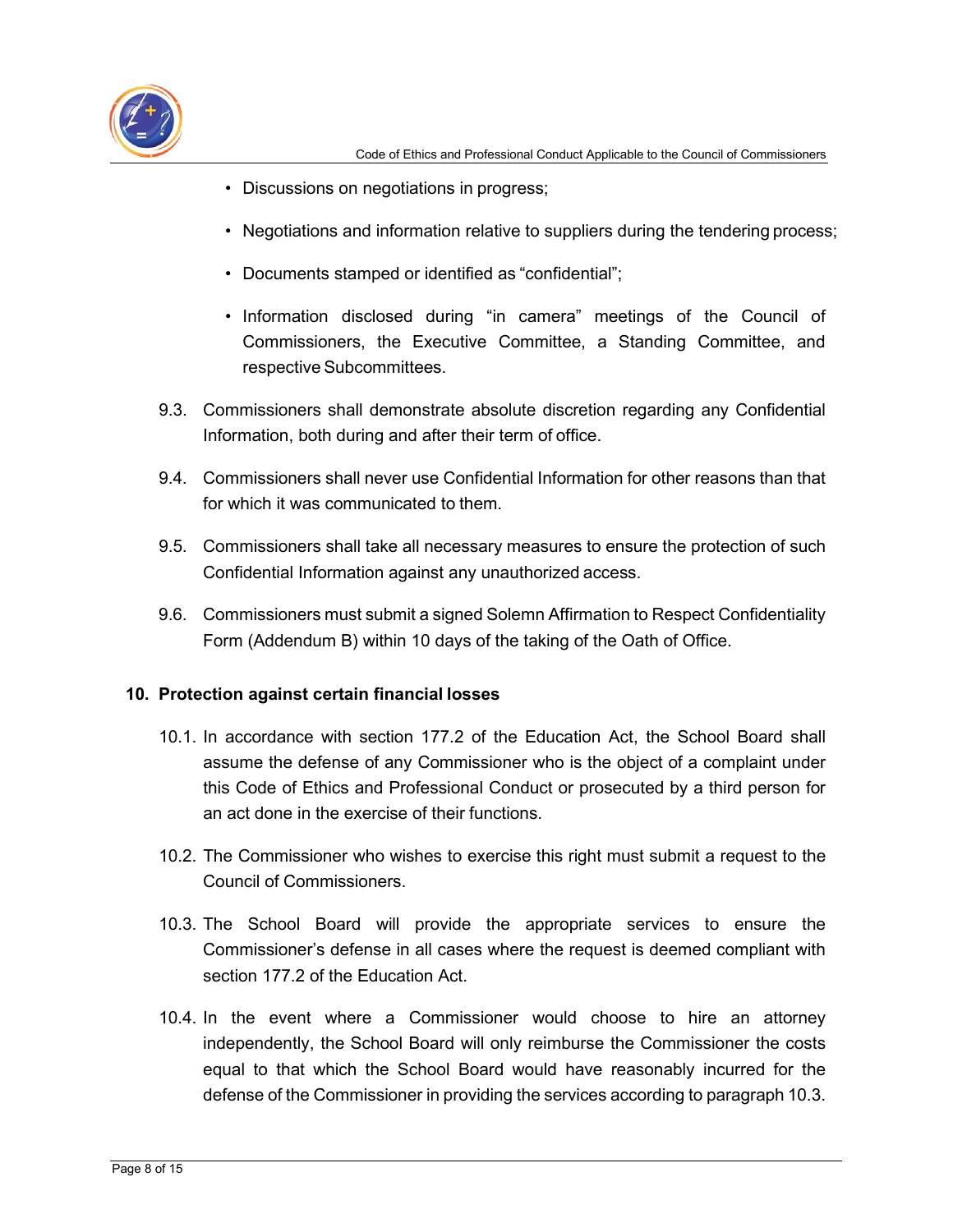

10.5. In all cases, decisions regarding the legal fees to be assumed by the School Board under this section shall be taken by the Council of Commissioners, or by the authority to which this power has been specifically delegated.

#### **SECTION II - Enforcement Mechanism and Sanctions**

#### **11. Ethics Officer**

- 11.1. In order to implement this By-Law, the Council of Commissioners shall appoint by resolution an Ethics Officer who will be responsible for dealing with complaints made against a Commissioner for a potential breach of this Code of Ethics and Professional Conduct.
- 11.2. The Ethics Officer must be a jurist, normally with a minimum of ten (10) years of relevant experience.
- 11.3. The Ethics Officer must not be a member of the Council of Commissioners or an employee of the School Board, in conformity with section 175.1 of the Education Act.
- 11.4 The Ethics Officer must not be a relative of a member of the Council of Commissioners or of an employee of the School Board.
- 11.5. The Council of Commissioners shall also appoint by resolution a Substitute to replace the Ethics Officer if the latter is absent or unable to perform their duties in an expeditious manner. This Substitute must also be a jurist, normally with a minimum of ten (10) years of relevant experience.
- 11.6. The term of the mandate of the Ethics Officer and of the Substitute is determined by the Council of Commissioners.

## **12. Filing a Complaint**

- 12.1. A complaint must be related to a breach of one or more of the specific provision(s) of the Code of Ethics and Professional Conduct and must present specific facts in support of the alleged breach.
- 12.2. The complaint must be submitted in writing and may be filed by any person aware of a breach of the Code of Ethics and Professional Conduct.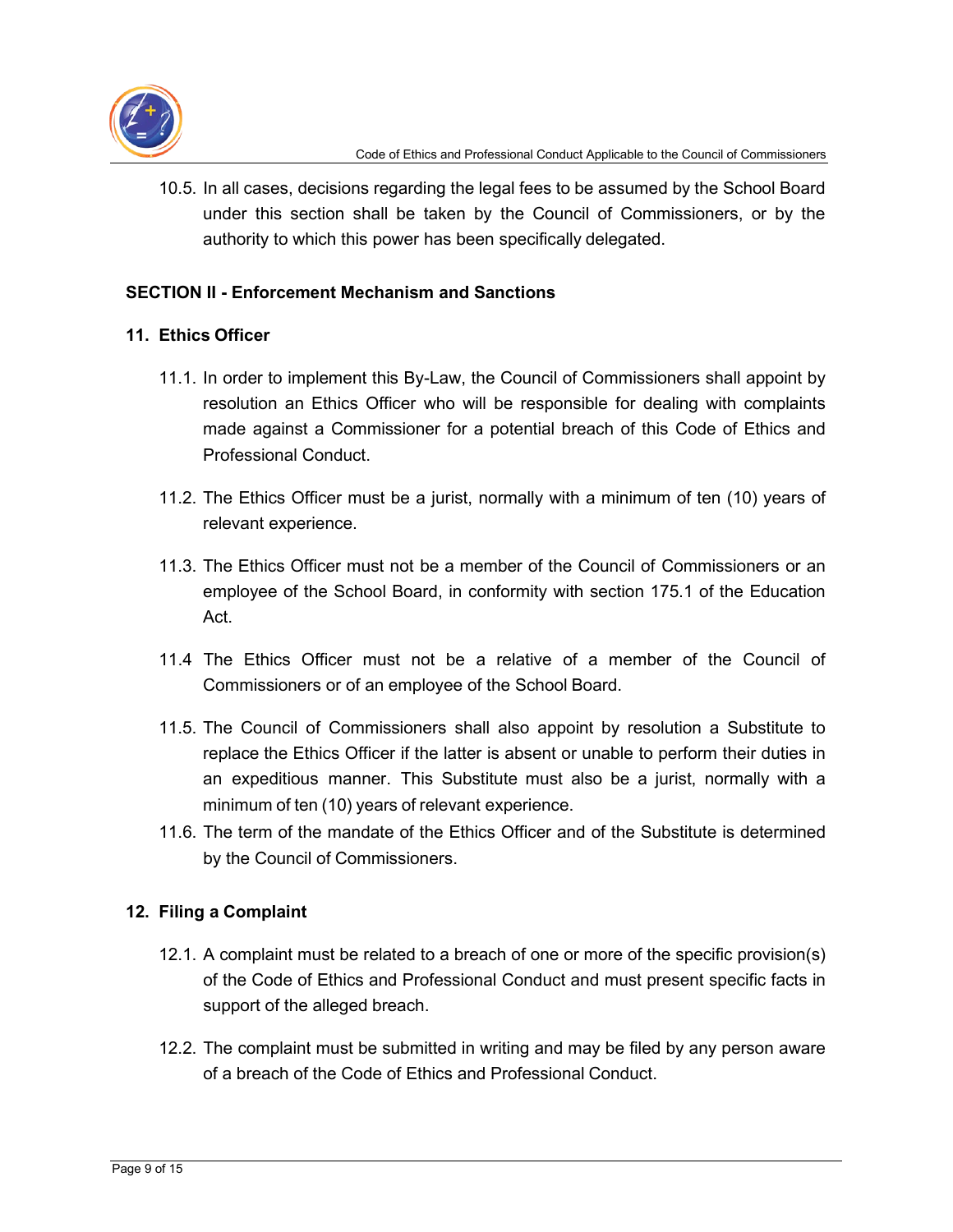

12.3. The complaint must be addressed to the Secretary General who will forward it to the Ethics Officer.

#### **13. Procedure**

The Ethics Officer shall act in accordance with the principles of procedural fairness with all those involved. To this effect, the following guidelines should be followed:

- 13.1. The Ethics Officer will acknowledge receipt, in writing, of the complaint to the Complainant and will inform the Complainant of their rights pursuant to paragraph 13.6.7 of this Code of Ethics.
- 13.2 Subject to the provisions of paragraph 13.6.7 of this Code of Ethics, the Ethics Officer will send a copy of the complaint to the Commissioner concerned.
- 13.3. Within fifteen (15) days of the receipt of the complaint, the Ethics Officer may determine whether or not the complaint is clearly unfounded or frivolous and whether or not further investigation is necessary.
- 13.4. If the Ethics Officer decides that the complaint is clearly unfounded or frivolous, the Ethics Officer will state it in a written decision which will be sent to the Secretary General. The Secretary General shall then follow the process established at paragraph 14.3.
- 13.5. In all other cases, the Ethics Officer will convene, in writing and as per the process established at paragraph 13.6, the Complainant, the Commissioner affected by the complaint, and any other witness the Ethics Officer will deem relevant, in order to determine if the complaint is founded.
- 13.6. During the investigation:
	- 13.6.1. Each party will be convened separately and in turn.
	- 13.6.2. The Complainant and the Commissioner affected by the complaint may request that the Ethics Officer meet or discuss with certain witnesses; however, it is the prerogative of the Ethics Officer to decide who will be called as a witness.
	- 13.6.3. The Ethics Officer may also meet or have a discussion with any other person who may have relevant information regarding the complaint.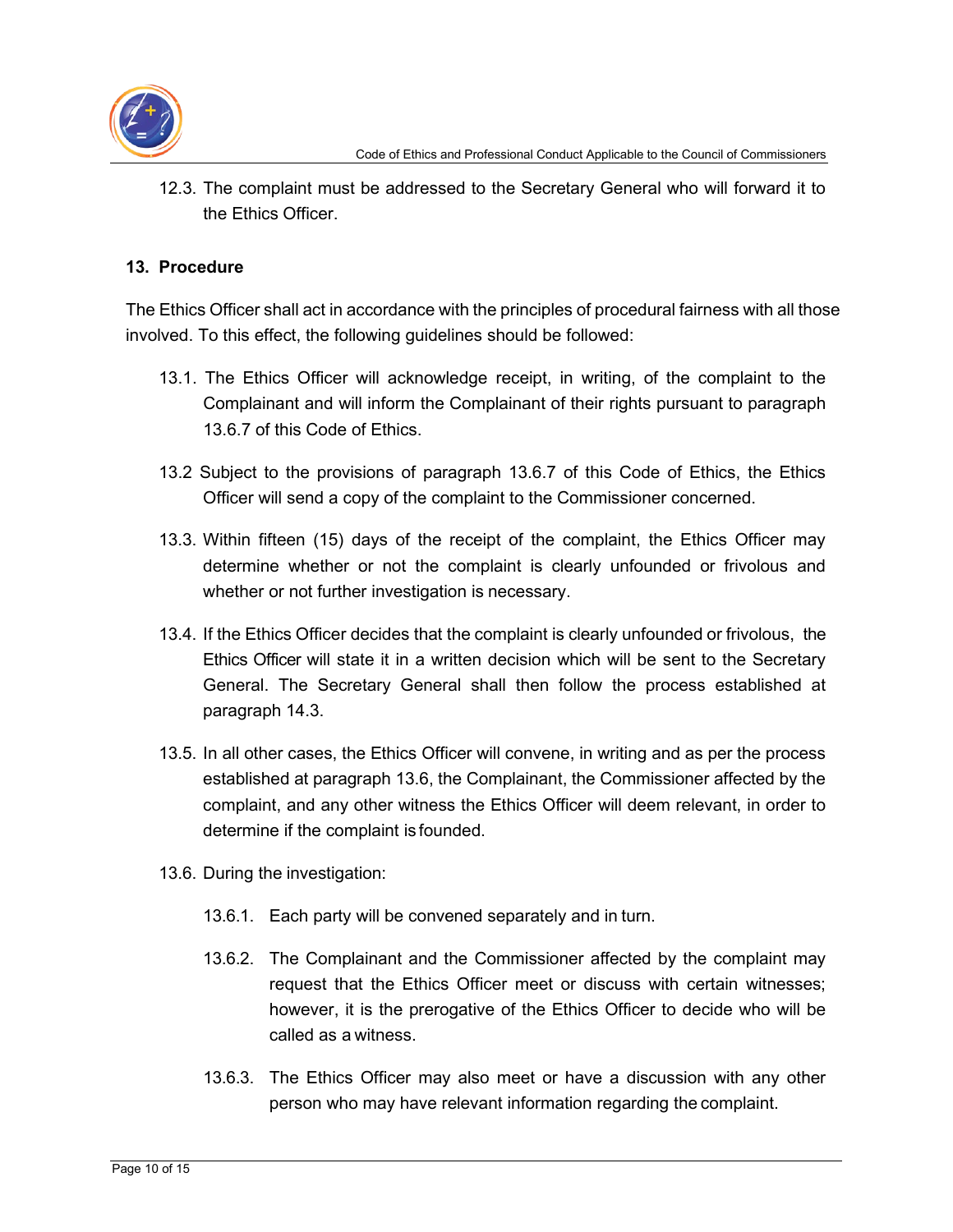

- 13.6.4. All meetings with the Complainant, the Commissioner affected by the complaint and other witnesses will be conducted at the offices of the Ethics Officer.
- 13.6.5. The essential facts gathered during each deposition and deemed relevant by the Ethics Officer shall be transcribed and communicated to the witness for confirmation purposes.
- 13.6.6. The Ethics Officer, if deemed advisable, designates a mechanism to record any testimony but only for the purposes of facilitating the note taking of the pertinent facts. The actual recording of any testimony will not be disclosed to anyone, unless forced to do so by a court order or if the witness concerned authorizes the Ethics Officer to do so.
- 13.6.7. The Ethics Officer may decide to hold confidential the identity of a witness, including the Complainant, upon request from any of them. Depending on the circumstances and the facts exposed, the Ethics Officer will decide if it is appropriate to keep the name of that person confidential; however, the Ethics Officer shall inform the witness of the decision before communicating the witness' identity to anyone in order to allow the witness to refuse said communication and to withdraw their testimony.
- 13.6.8. A summary of the facts gathered during any of the processes indicated above, and that the Ethics Officer deems relevant, will be communicated to the Commissioner concerned in order to give the Commissioner an opportunity to understand and reply.
- 13.7. Once the parties and witnesses have been heard, the Ethics Officer will render a decision in writing stating the reasons as to whether there has been an infraction to the Code of Ethics and Professional Conduct; and if so, the Ethics Officer will determine the appropriate penalty, the whole as provided for under paragraph 14.1 of this Code.

## **14. Decision**

- 14.1. Following the investigation, the Ethics Officer will decide whether or not the Code of Ethics and Professional Conduct was breached. If so, the Ethics Officer will select one or more measure(s) amongst the following:
	- 14.1.1. A written reprimand, accompanied or not by a request for an apology;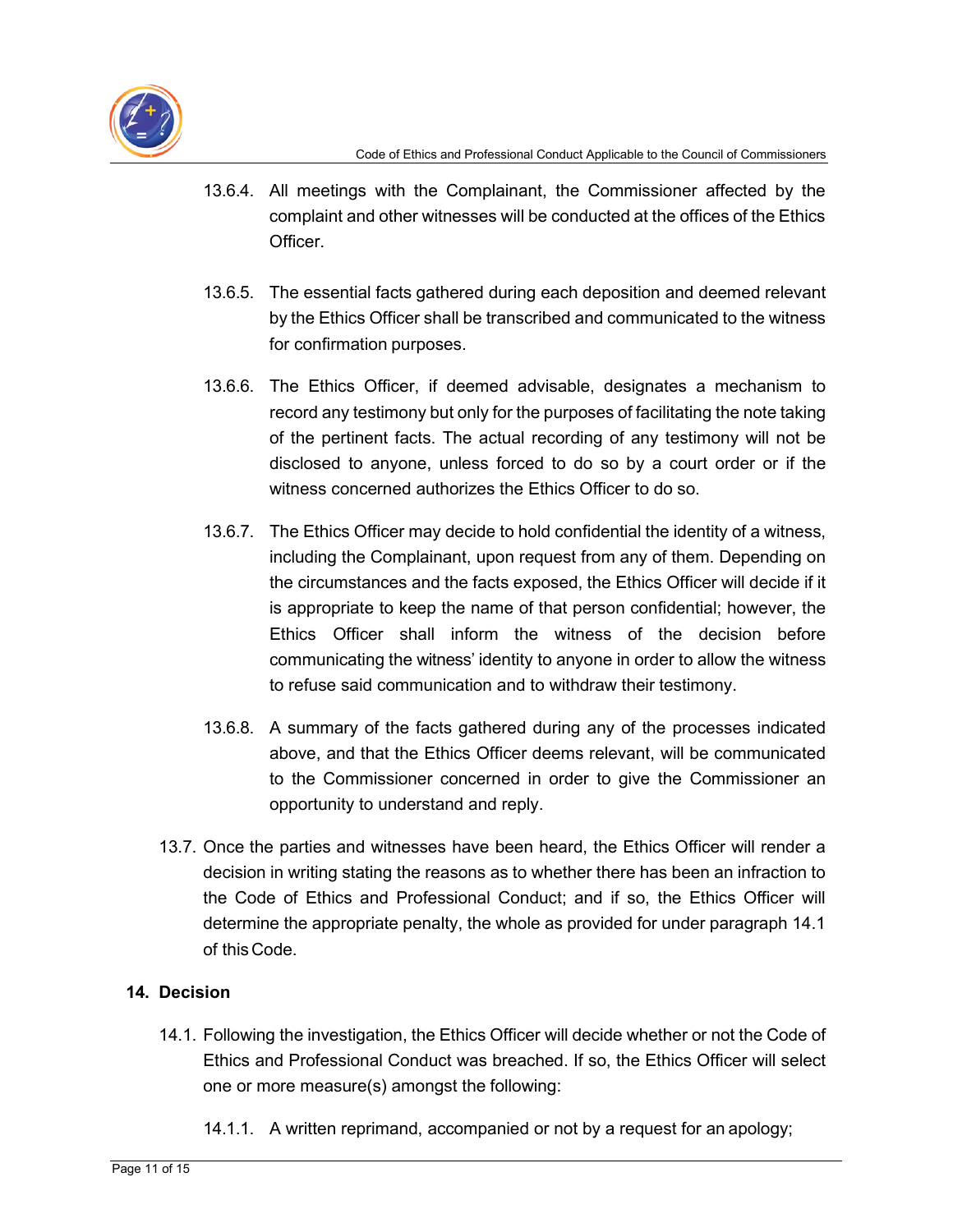

- 14.1.2. The suspension or revocation of the right to sit on School Board committees except the right to participate in the public meetings of the ExecutiveCommittee and the Council of Commissioners;
- 14.1.3. The suspension of the Commissioner's remuneration up to a maximum of 6 months;
- 14.1.4. A recommendation to the Council of Commissioners that an action to declare the Commissioner disqualified be initiated in accordance with section 176 of the Education Act and section 308 of the Act Respecting Elections and Referendums in Municipalities.
- 14.2. The Ethics Officer shall send their complete decision to the Secretary General and the Commissioner affected by the complaint.
- 14.3. The Secretary General shall forward the decision to the Complainant and to all Commissioners and, in cases where the Ethics Officer concludes that the Code of Ethics and Professional Conduct was breached, the decision and the name of the sanctioned Commissioner shall be presented in public within 45 days.
- 14.4. The communication of the decision to the Commissioners, the Complainant and to the public shall be made in accordance with the *Act respecting Access to documents held by public bodies and the Protection of personal information*, and in particular, in compliance with the obligation to ensure the confidentiality of the personal information contained in the decision.

## **SECTION III – Final provisions**

#### **15. Report**

The Ethics Officer shall submit to the Council of Commissioners a written report of their activities, no later than September 30 for each school year ended on the previous June 30, in compliance with section 175.1 of the Education Act.

#### **16. Effective Date**

The present By-Law becomes effective on the day public notice of its adoption is given or on any later date indicated in the notice.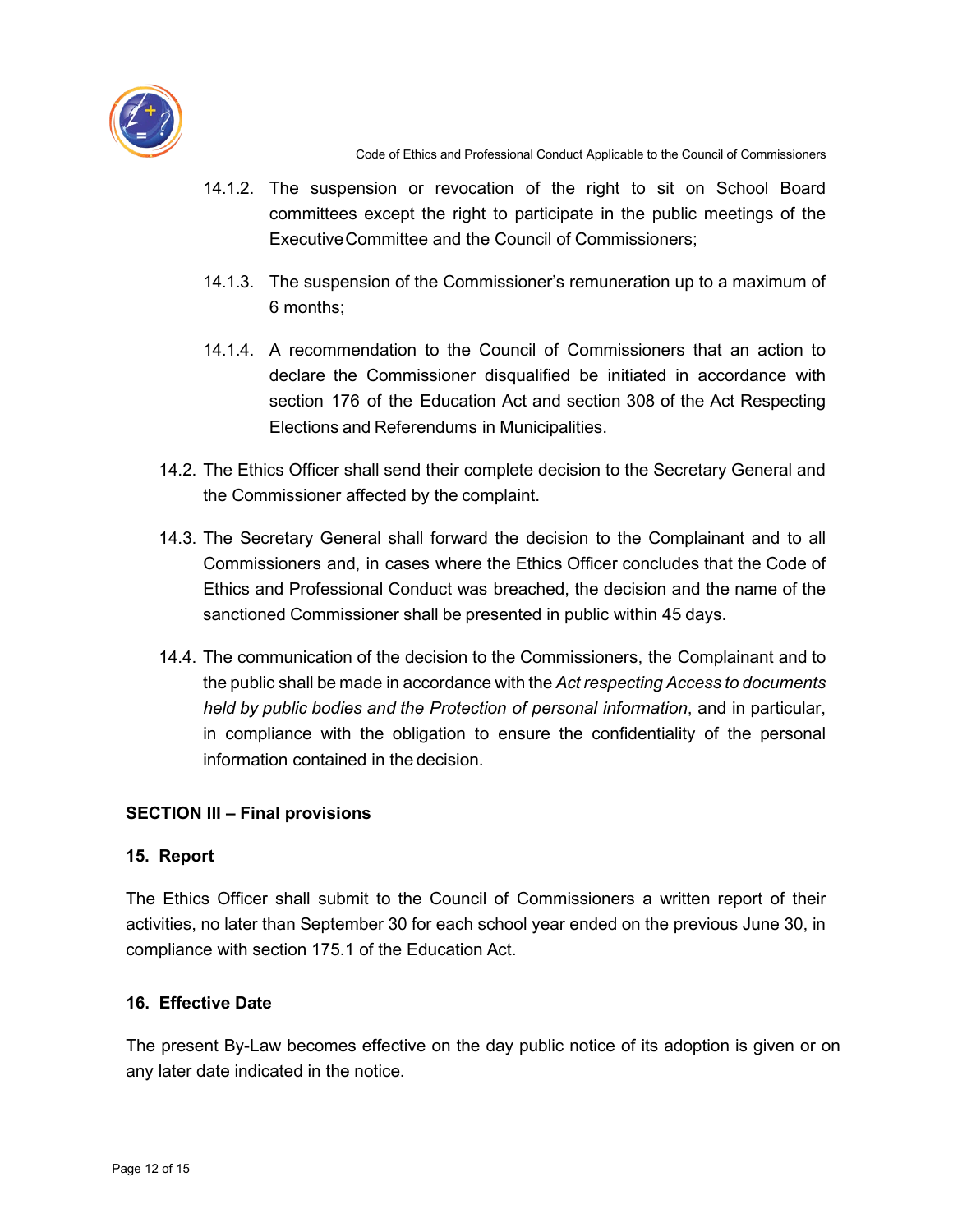

#### **ADDENDUM A-1**

#### **INTEREST DISCLOSURE FORM (EDUCATION ACT)**

List of companies or organizations (including non-profit) for which the Commissioner, their spouse or their children are employees or part of the governance (i.e. participation in the decisions relating to financial and administrative policies) and which currently have or may likely have future contracts with the School Board:

|     | Name of the company / organization | <b>Position in the company or</b><br>organization |
|-----|------------------------------------|---------------------------------------------------|
| 1.  |                                    |                                                   |
| 2.  |                                    |                                                   |
| 3.  |                                    |                                                   |
| 4.  |                                    |                                                   |
| 5.  |                                    |                                                   |
| 6.  |                                    |                                                   |
| 7.  |                                    |                                                   |
| 8.  |                                    |                                                   |
| 9.  |                                    |                                                   |
| 10. |                                    |                                                   |

#### Source: Education Act

**175.4.** Any member of the council of commissioners who has a direct or indirect interest in any enterprise which places the member's personal interest in conflict with the interest of the school board must, on pain of forfeiture of office, disclose the interest in writing to the director general of the school board, abstain from voting on any matter concerning the enterprise and avoid influencing the decision relating to it. The member must, in addition, withdraw from a sitting while the matter is discussed or voted on.

A disclosure under the first paragraph must be made at the first sitting of the council

- (1) after a person having such an interest becomes a member of the council;
- (2) after a member of the council acquires such an interest;
- (3) during which the matter is dealt with.

Forfeiture of office incurred under this section shall subsist for five years after the date on which the judgment in which the forfeiture is declared acquires the authority of *res judicata*

Date:

Signature: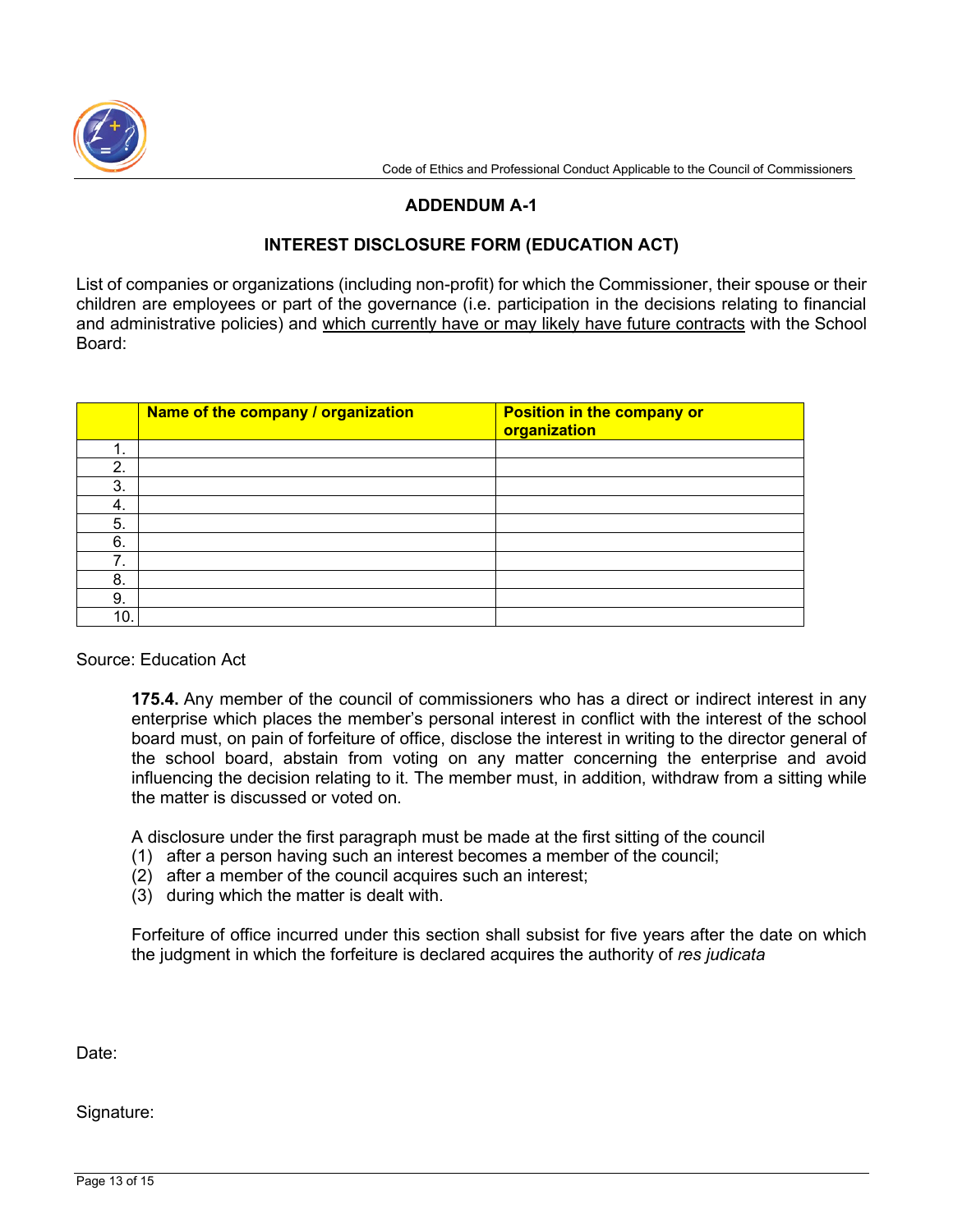

#### **ADDENDUM A-2**

#### **INTEREST DISCLOSURE FORM (CODE OF ETHICS)**

List of relationships, entreprises, associations, memberships or other affiliations in which the Commissioner, their spouse or their children are involved and that the commissioner believes could impact the Commissioner's function and affect the impartiality of their opinions or decisions at the School Board:

|         | <b>Description</b> |
|---------|--------------------|
| . .     |                    |
| າ       |                    |
| ົ<br>۰. |                    |
| 4.      |                    |
| 5.      |                    |
| 6.      |                    |
|         |                    |
| 8.      |                    |
| 9.      |                    |
| 10.     |                    |

Source: Section 6 of Code of Ethics and Professional Conduct Applicable to the Council of **Commissioners** 

Date:

Signature: